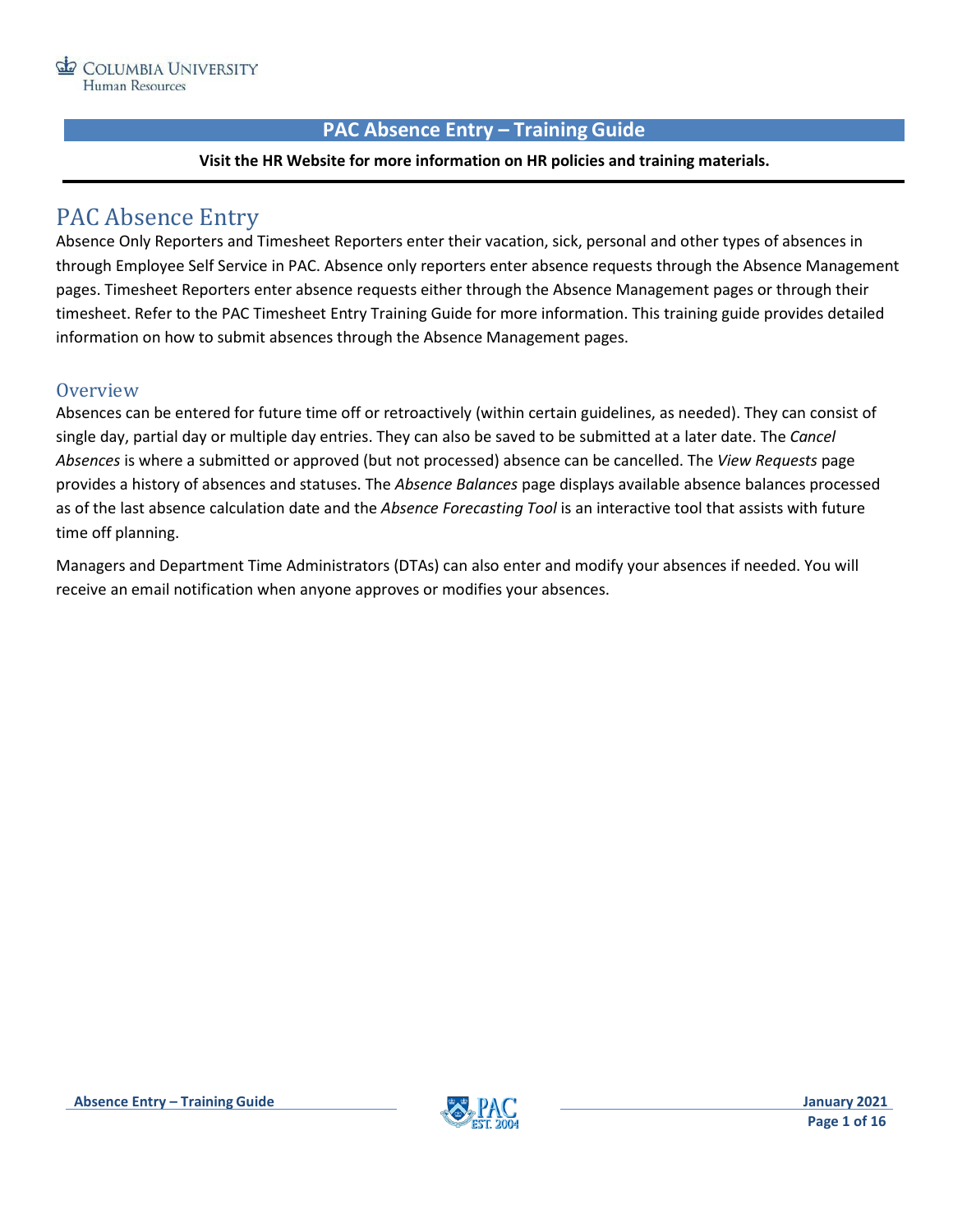# **Table of Contents**

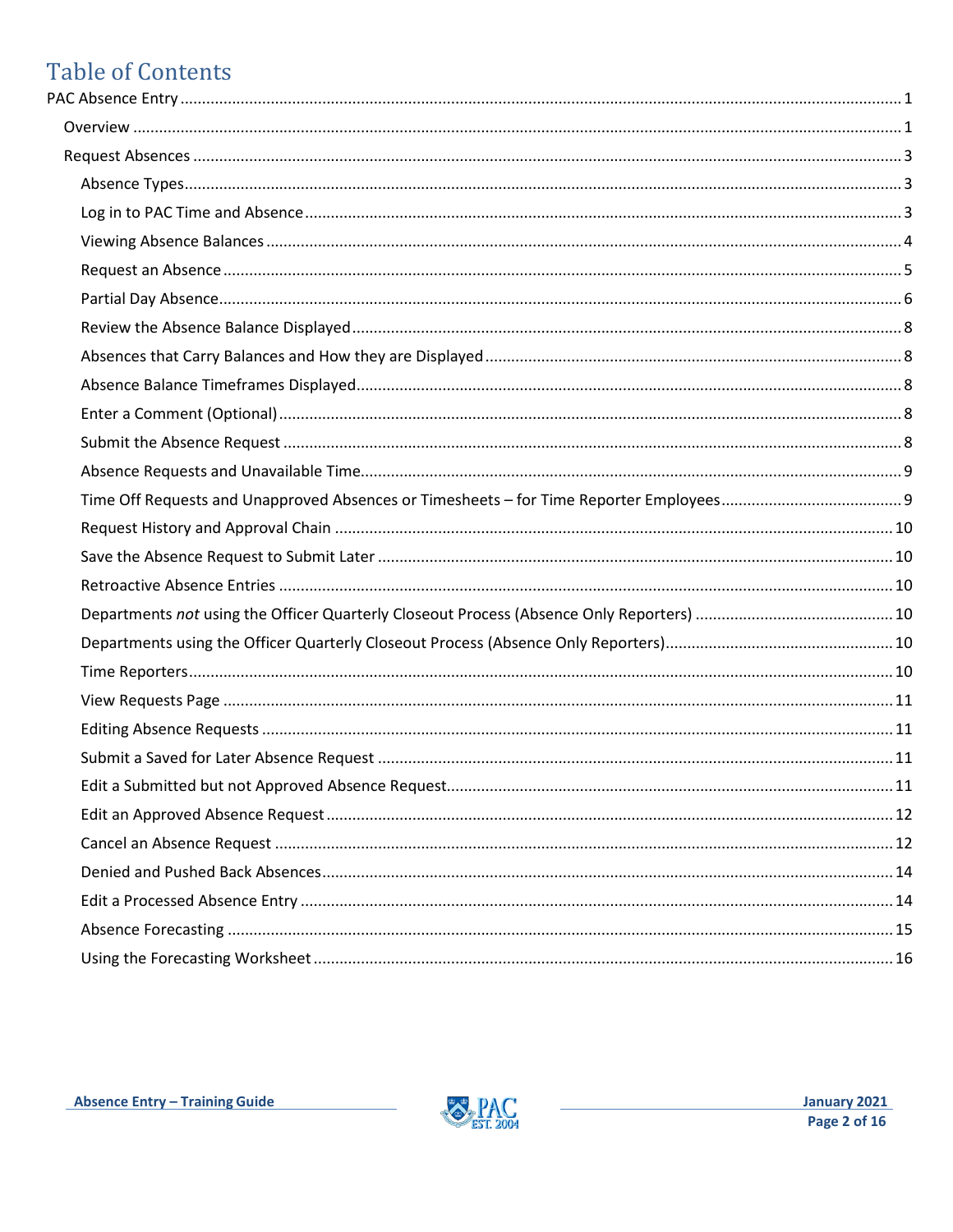# <span id="page-2-0"></span>Request Absences

# <span id="page-2-1"></span>Absence Types

The following absence types can be requested.

| Used for vacation                                                                                                                                                                                                                                                                    |
|--------------------------------------------------------------------------------------------------------------------------------------------------------------------------------------------------------------------------------------------------------------------------------------|
| Used for personal time off                                                                                                                                                                                                                                                           |
| Used for illness                                                                                                                                                                                                                                                                     |
| Employees may use safe time if they are victims of a family offense matter, sexual offense,<br>stalking, or human trafficking or if a family member has been a victim of such crimes. Sick time<br>can be used for illness or preventative care of one's self or one's familymembers |
| Used when you must report for jury duty                                                                                                                                                                                                                                              |
| Used for the death of an eligible family member                                                                                                                                                                                                                                      |
| Used in the event of marriage. Union 1199 employees only                                                                                                                                                                                                                             |
|                                                                                                                                                                                                                                                                                      |

**Birth/Adoption** Used in the event of a birth/adoption of a child. *Union 1199 employees only*

*Important!* For information regarding your eligibility, entitlement, rate of accrual and usage for these types of absences, Officers and Non-Union Support Staff can refer to their benefit information and Union Support Staff can refer to their specific union contract.

# <span id="page-2-2"></span>Log in to PAC Time and Absence

- 1. Open your browser and navigate to **my.columbia.edu**.
- 2. Click **Log In Now**.
- 3. Enter your **UNI and Password**.
- 4. Click **Login**. You are on the Faculty and Staff page.
- 5. Click the **Submit Absence Requests** link in the *PAC Time and Absence*section.

**Note**: If you are already in PAC, the menu navigation is: **Self-Service > Time Reporting > Report Time > Time > Request Absence**

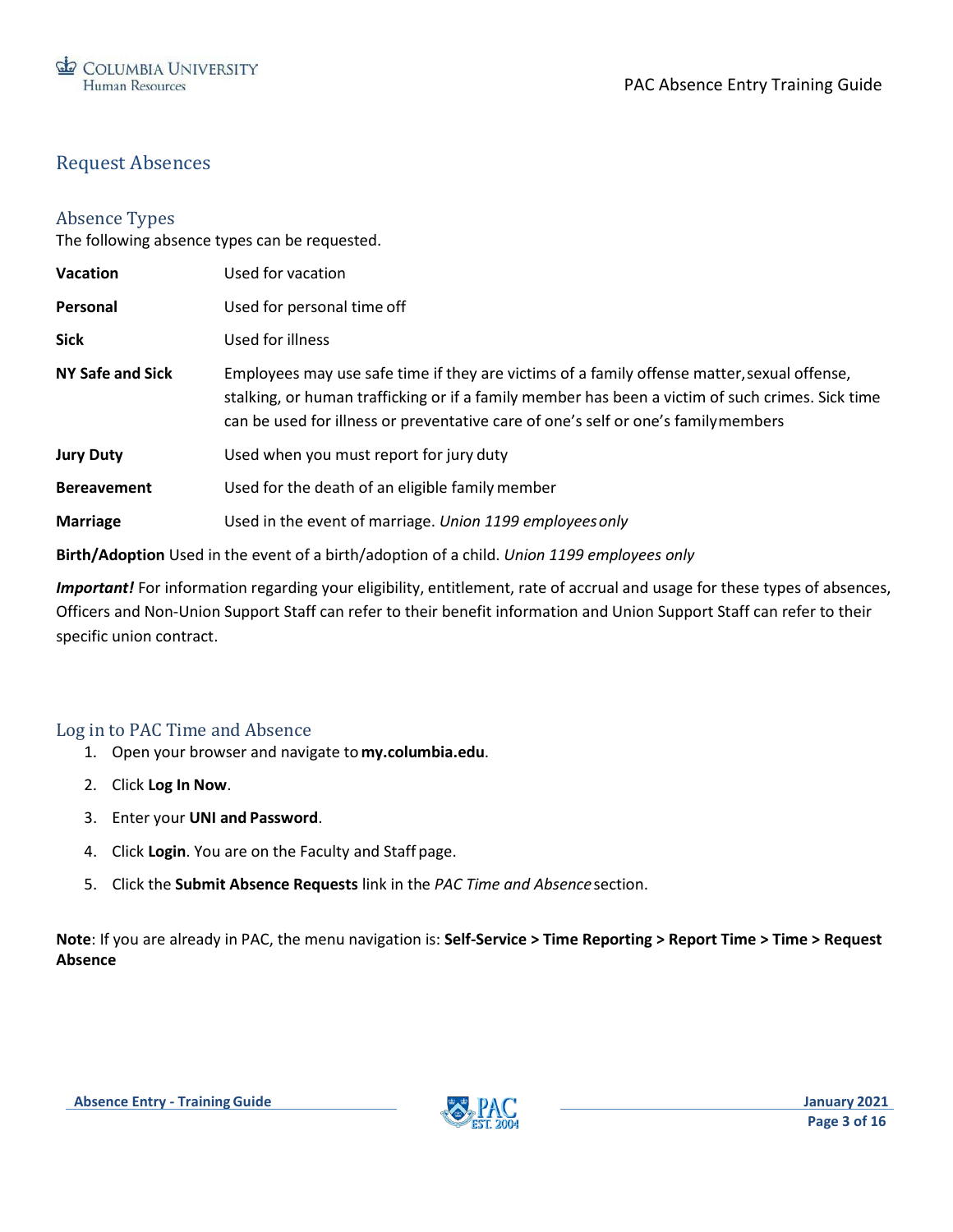# <span id="page-3-0"></span>Viewing Absence Balances

To see your absence balances for Vacation, Personal, Sick and NY Sick, navigate to **Self-Service > Time Reporting > View Time > Time** and then select **Absence Balances** from the left-hand menu

Time earned is calculated based on your employee type and is credited at the end of the pay period in which it is earned. It is then available to be used in the following period.

Absences entered since the last processing date are not included on this page (as they have not yet been processed).

You are entitled to use, in a given pay period, the paid time off available at the beginning of that period. Your balances update after the processing date for each pay period by subtracting time taken and adding in any time earned.

Personal time taken will be subtracted before time earned is added.

- Balances appear for an absence type where there is an available balance. If no time is available, the item will not be displayed.
- The date displayed is the last date the absence process ran and is the 'as of' date for the balance.
- The amounts shown to the right of each item displays the available time at the 'as of' date.

| <b>ID</b> Request Absence  | <b>Absence Balances</b>                                                            |                    |
|----------------------------|------------------------------------------------------------------------------------|--------------------|
| <b>Cancel Absences</b>     | Sick - NY Sick Leave<br>As Of 11/30/2018                                           | <b>40.00 Hours</b> |
| <b>View Requests</b>       | <b>Vacation</b><br>As Of 11/30/2018                                                | 21.00 Days         |
| <b>ID</b> Absence Balances | <b>Personal Day</b><br>As Of 11/30/2018                                            | 3.00 Days          |
| Absence Forecasting Tool   | **Note The current balance does not reflect absences that have not been processed. |                    |

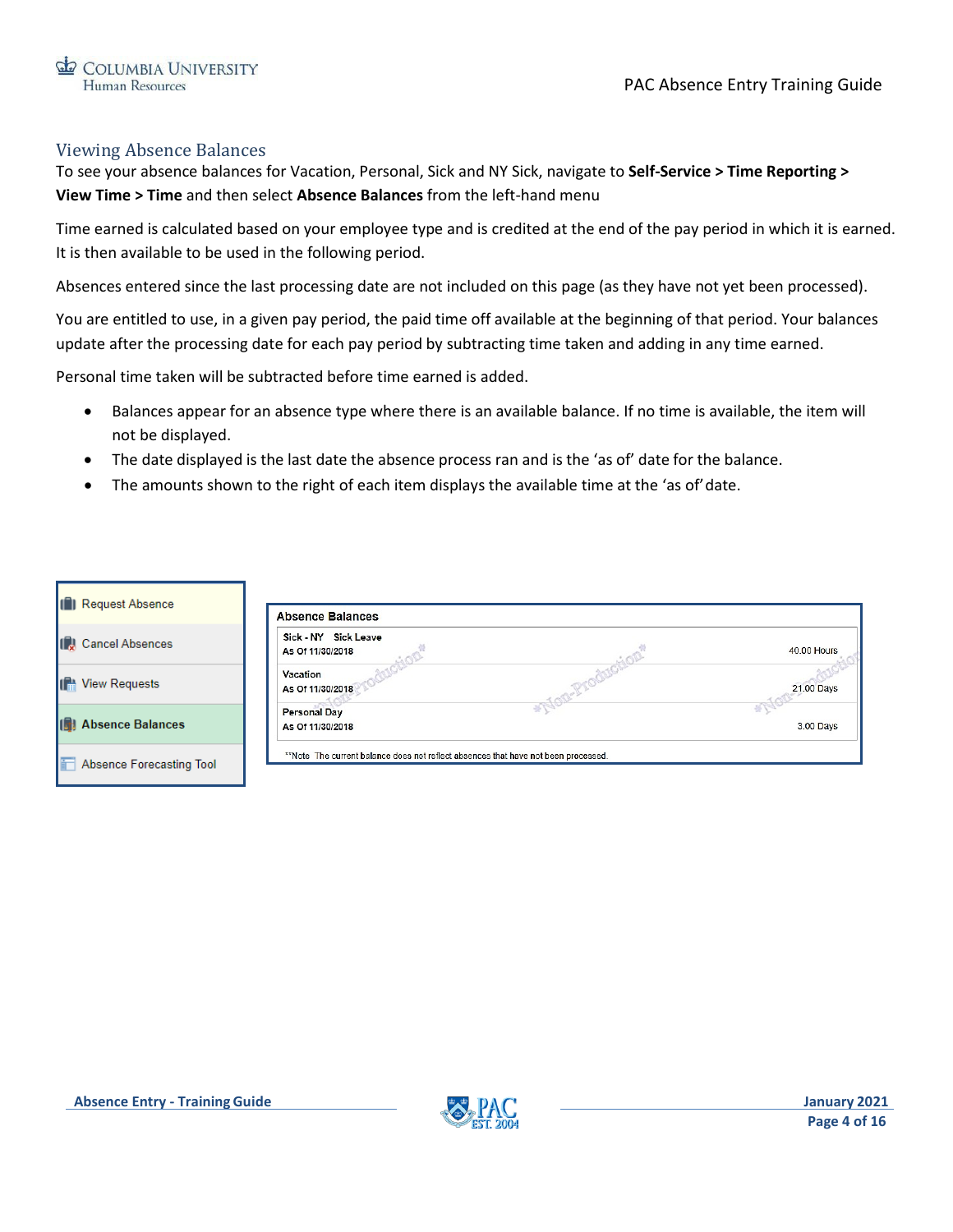# <span id="page-4-0"></span>Request an Absence

# Select the Request Absence Tab

Select the Request Absence tab from left hand menu and then select the **Absence Name** from the drop-down menu. Once a selection is made, additional entry fields appear as well as the current balance (*as of the last pay period*) for absence types that have balances. Note any balance information that displays and ensure you have enough time for the absence. Absence requests should not exceed your available balance. Please discuss any extenuating circumstances with your manager prior to submission.



### **Enter the Start and End Dates for the Absence.**

Enter the dates into the fields in 'mm/dd/yy' format or use the Calendar button to select a date. If the absence is for one-day, enter the same date in both the Start and End Date fields.

| <b>Request Absence</b>  |                     |               |
|-------------------------|---------------------|---------------|
| <b>Absence Type</b>     | All                 |               |
| *Absence Name           | Vacation            | Ser Card Star |
| *Non-Pro<br>*Start Date | 05/30/2019          | m             |
| <b>End Date</b>         | 05/30/2019          | Ē             |
| <b>Duration</b>         | 1.00<br><b>Days</b> |               |
| Partial Days None       |                     |               |

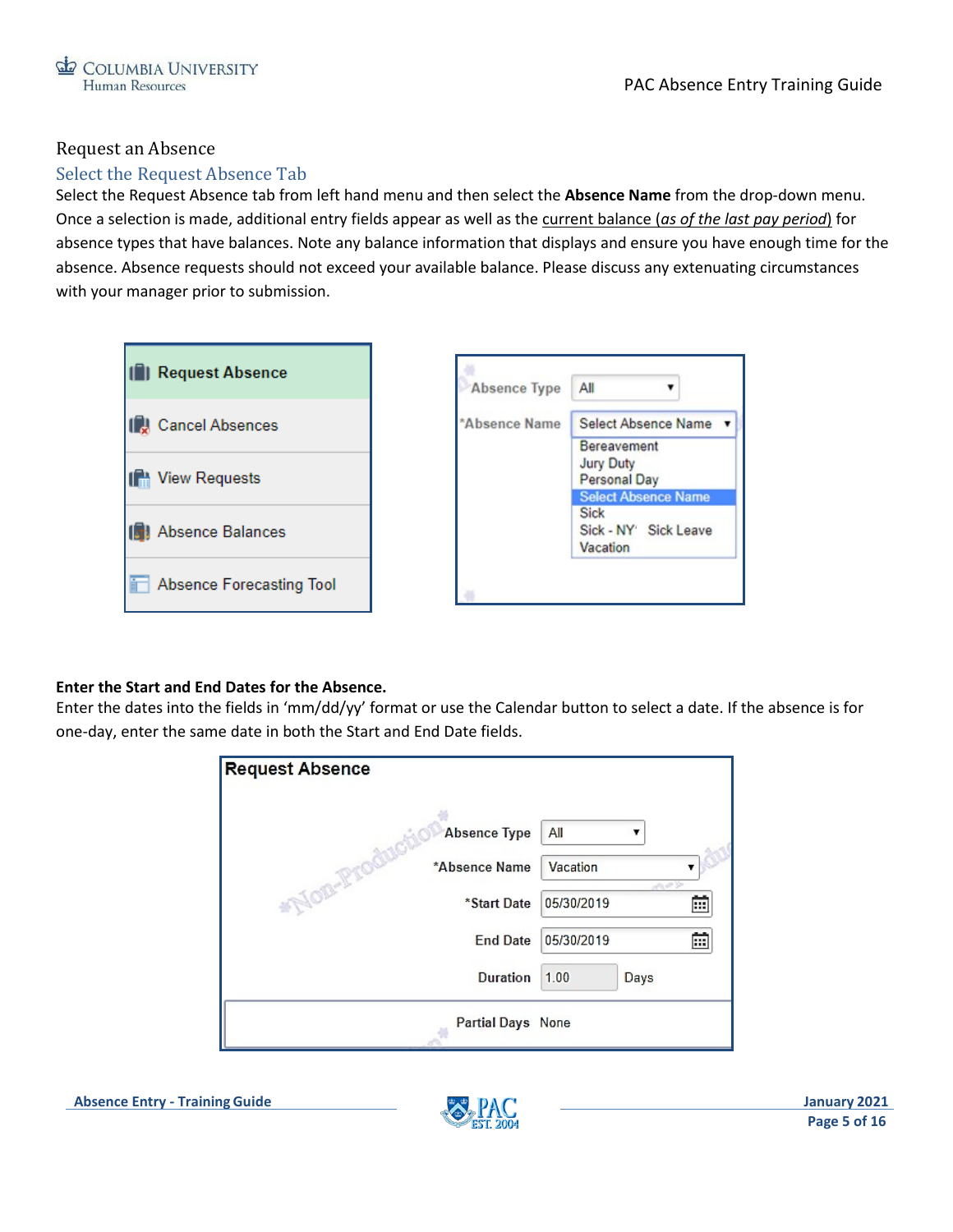

### <span id="page-5-0"></span>Partial Day Absence

Vacation, Personal, Sick, and NY Safe and Sick absences can be taken in partial increments. Other types are taken as full days only.

1. To indicate that any of the time in your request consists of a partial absence, select Partial Days on the request page and then select an option from the **Partial Days** dropdown menu to indicate which of the days are partial.

|        |                     | <b>Partial Days None</b>                                                 |             |
|--------|---------------------|--------------------------------------------------------------------------|-------------|
| Cancel | <b>Partial Days</b> | <b>Partial Days</b><br>None<br>All Days<br><b>None</b><br>Start Day Only | <b>Done</b> |

2. The half-day indicator appears or enter the number of partial hours as applicable per the absence type and/or employee type.

### **Partial Day Absence Example in** *Half-Day* **(for Absence Only Reporters Vacation and Personal absences)**

*Partial half-day example* = if partial time can only be taken in half days, it defaults and cannot be changed.

| Cancel |                       | <b>Partial Days</b>             | Done |
|--------|-----------------------|---------------------------------|------|
|        |                       | Partial Days   Start Day Only v |      |
|        |                       | Start Date 05/30/2019           |      |
|        | Start Day is Half Day | Yes                             |      |

# **Partial Day Absence Example in** *Hours* **(for Timesheet Reporters Vacation, Personal, Sick and NY Sick absences and for Absence Only Reporters Sick and NY Sick absences)**

*Partial hours entry example* = if partial time is taken in hourly increments, enter the number of hours into the Duration box.

| Cancel |          | <b>Partial Days</b>           | <b>Done</b> |
|--------|----------|-------------------------------|-------------|
|        |          | Partial Days Start Day Only ▼ |             |
|        |          | Start Date 05/30/2019         |             |
|        | Duration | 13<br><b>Hours</b>            |             |

3. Press **Done**.

**Absence Entry - Training Guide January 2021**

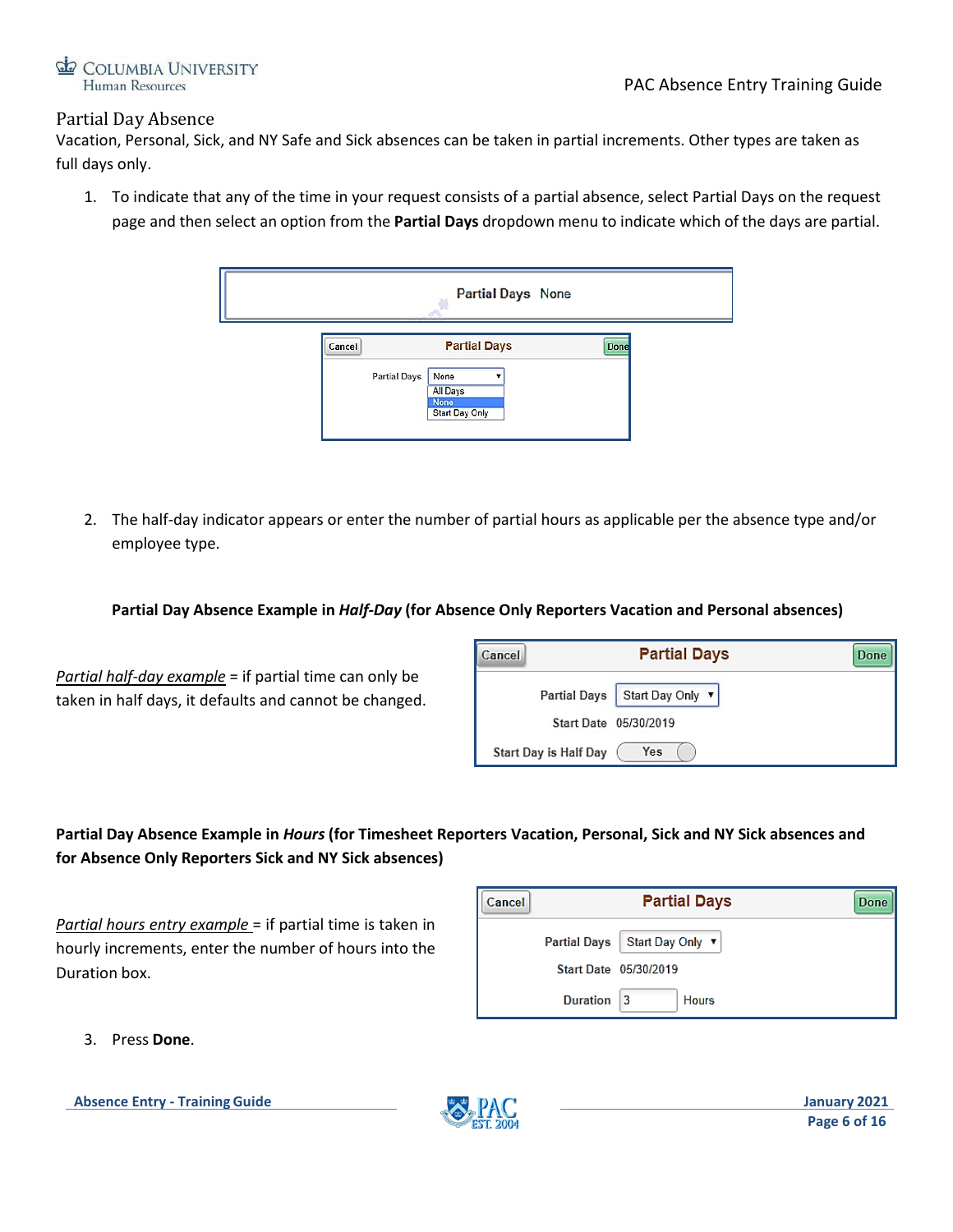

### **Partial Day Absence Hours vs. Half-Day per Absence Type**

Vacation, Personal, Sick, and NY Safe and Sick absences can be taken in partial increments. Other types are taken as full days only.

### *Absence Only Reporters:*

Partial days for *Vacation or Personal* are taken as a half day. *Sick or NY Safe and Sick Leave* are taken in hours.

- For *vacation* or *personal* partial day requests, a 'half-day' indicator box appears as these types are taken in halfdays.
- Partial absence requests for *NY Safe and Sick* time are entered in hours and the duration and balance displays in hours.
- Partial absence requests for *Sick* time are entered in hours and the duration displays in hours. Absence Only Reporters will not see a balance.

#### Time Reporters:

- Partial days for *Vacation, Personal, Sick or NY Safe and Sick Leave* are taken inhours.
- For *vacation* or *personal* partial day requests, the partial number of hours requested must be entered. The duration and balance converts to and displays indays.
- Partial absence requests for *Sick/NY Safe and Sick* time are entered in hours and the duration and balance display in hours.

### **More on Partial Day Absence Options**

If the absence occurs over a multiple day period and consists or partial and whole days, you can submit each day individually or use one of the additional provided options if you prefer.

*All Days* = all days in the request are partial days

| Cancel |                     | <b>Partial Days</b>             | <b>Done</b> |
|--------|---------------------|---------------------------------|-------------|
|        | <b>Partial Days</b> | <b>None</b>                     |             |
|        |                     | <b>All Days</b><br>End Day Only |             |
|        |                     | <b>None</b>                     |             |
|        |                     | <b>Start Day Only</b>           |             |
|        |                     | <b>Start and End Days</b>       |             |

*End Day Only* = only the last day of the request is a partial day. All other days are whole days.

*Start Day Only =* only the first day of the request is a partial day. All other days are whole days.

*Start and End Days* = only the first and last days of the request are partial days. The in between days are whole days.

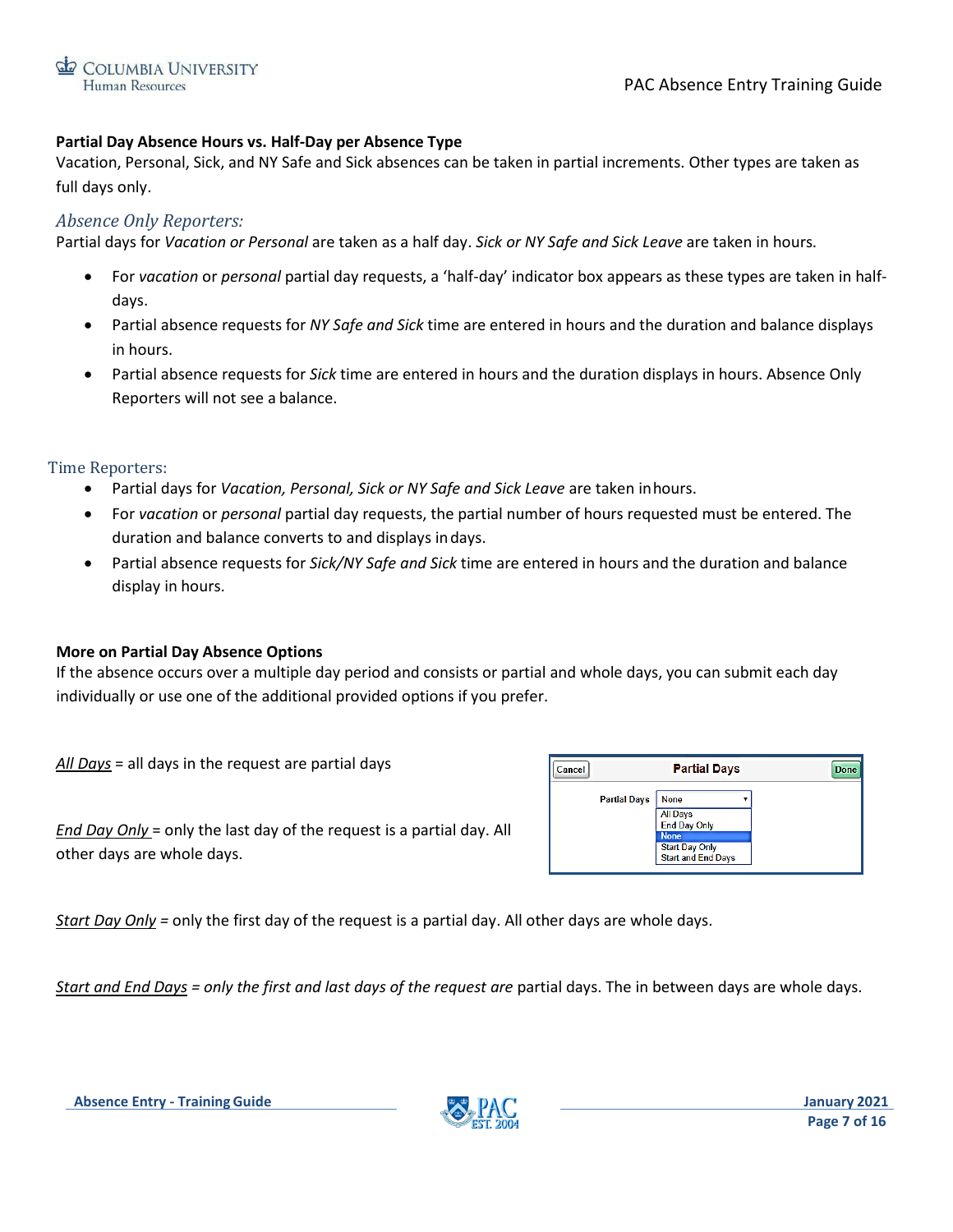

### <span id="page-7-0"></span>Review the Absence Balance Displayed

Ensure that you have sufficient absence time available for the type of absence requested before submitting the request. The Balance Information appears beneath the details. Negative vacation or personal time balances appear in **red**  alerting you that you do not have sufficient time available to use.

| <b>Balance Information</b>                               |                          |  |
|----------------------------------------------------------|--------------------------|--|
|                                                          | Current Balance 0.00 *   |  |
|                                                          | As of this Request -1.00 |  |
|                                                          | As of 06/30/2019 0.00    |  |
| *Balance is the most-recent date absences were processed |                          |  |
| **Includes earned time off                               |                          |  |

# <span id="page-7-1"></span>Absences that Carry Balances and How they are Displayed

- Vacation viewed in days
- Personal viewed in days
	- o For Time Reporters, vacation and personal time entered in hours converts to balances indays
- Sick and NY Safe and Sick viewed in hours
- All other absence types do not have balances

# <span id="page-7-2"></span>Absence Balance Timeframes Displayed

- **Current Balance:** this is the balance *for Vacation/Personal/Sick/NY Safe and Sick time* as of the last date the absence process finalized
- **As of this Request:** the projected balance through the current request *vacation/personalonly*
- **As of 06/30/ [YEAR]:** the projected balance at the end of the current fiscal year *vacation/personal only*

*Important!* Review the *Absence Processing Schedule* or *Bi-Weekly PAC Timesheet Schedule* to see when balances are updated time is earned.

### <span id="page-7-3"></span>Enter a Comment (Optional)

You may enter a brief explanation of the absence in the Comments (Optional).

| <b>Comments</b> | Enter a comment here |
|-----------------|----------------------|
|                 |                      |

### <span id="page-7-4"></span>Submit the Absence Request

Click **Submit** and then '**Yes'** to confirm the submission and send it to your manager for approval. Both you and your manager will receive an email stating the absence was submitted. You will also receive an email when the absence is approved, denied or pushed back.

**Absence Entry - Training Guide January 2021**

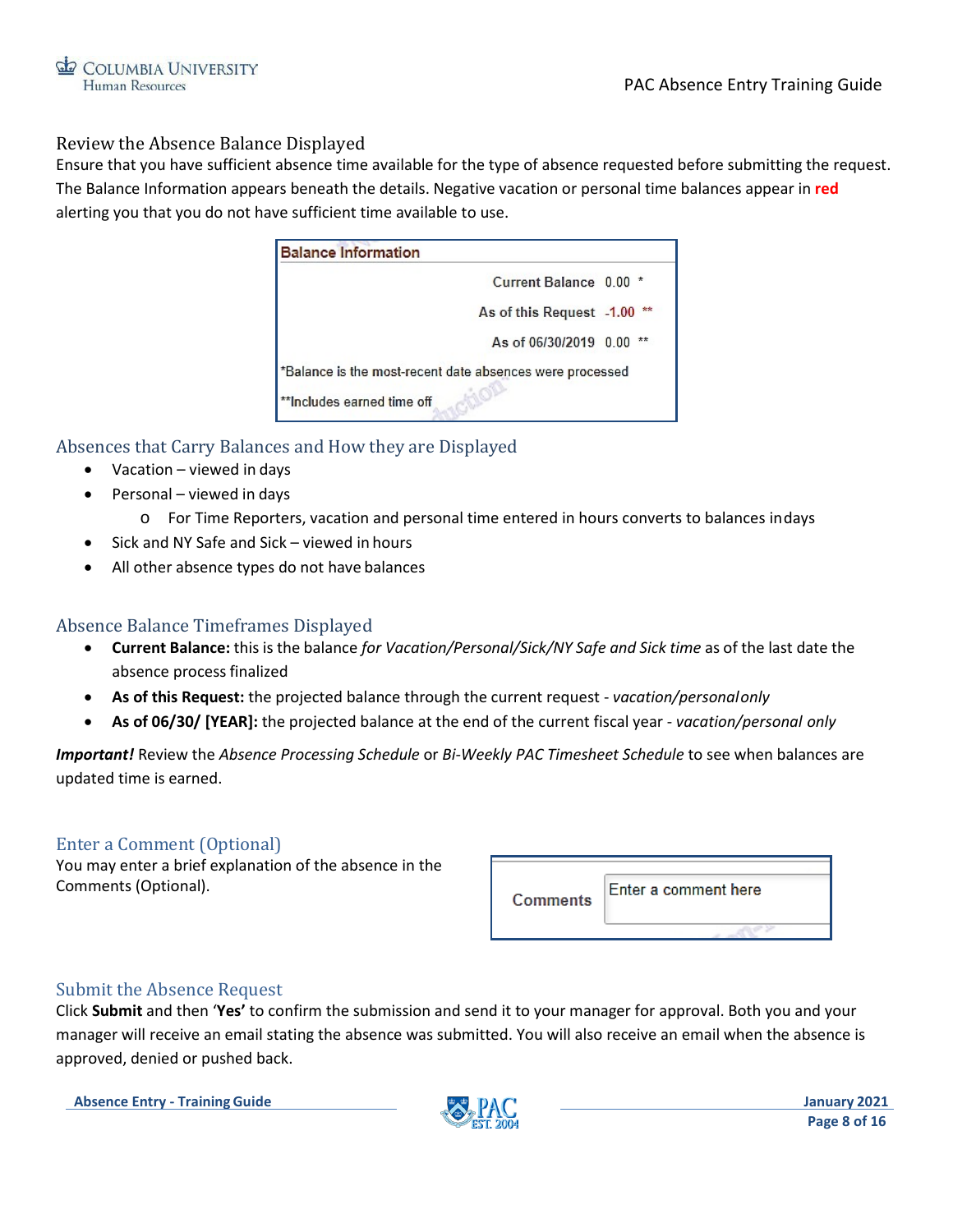# COLUMBIA UNIVERSITY Human Resources

### <span id="page-8-0"></span>Absence Requests and Unavailable Time

Absence requests greater than the available balance through the request should not be submitted or approved.

- For Absence Only Reporters, if more time than available is requested, your manager will push the absence request back to you for correction (to align the request to available time).
- For Time Reporters, if an absence is requested for more time off than is available, your manager will push this back for correction (to align the request to available time). If the request is approved and there is not enough available absence balance for the type of absence requested, the system will subtract the unavailable time from the paycheck.
	- **Personal and Vacation Absence Balance Adjustments** for time reporter employees eligible for both personal and vacation absences. If there is an insufficient balance for either a personal or vacation time request, before subtracting pay, the system will look to the other balance and take any available time from that balance first.
	- **Sick and NY Safe and Sick Absence Balance Adjustments** for time reporter employees eligible for both sick and NY Safe and Sick absences. NY Safe and Sick absence time is subtracted from the overall Sick balance. Once all NY Safe and Sick hours are used, employees cannot choose this absence type but can use Sick leave thereafter as long as there is an available balance and per University policy/Collective Bargaining Agreement.

# <span id="page-8-1"></span>Time Off Requests and Unapproved Absences or Timesheets – for Time Reporter Employees

# **For Non-Casual, Non-VHO Employees**

If an absence request is not approved, you will receive your default pay. Your manager will need to retroactively review and approve any time worked and time off requests and if time off was taken for which there was not enough available time, the Overpayment Recovery Process should be used to recover the overpayment. Conversely, if any overtime hours are payable, they will be paid in the next paycheck once approved.

# **For Casual and VHO Employees**

If an absence request is not approved, the system will auto-approve the timesheet based on its current contents and you will receive pay for the amount of time reported. If a subtraction of time worked or time off hours was needed and the pay was already processed, the Overpayment Recovery Process should be used to recover the overpayment.

**Important**! It is important to ensure that you do not request more time off than what you have available in the absence balance to avoid retroactively adjusting paid time or paid time off, which could lead to overpayments.

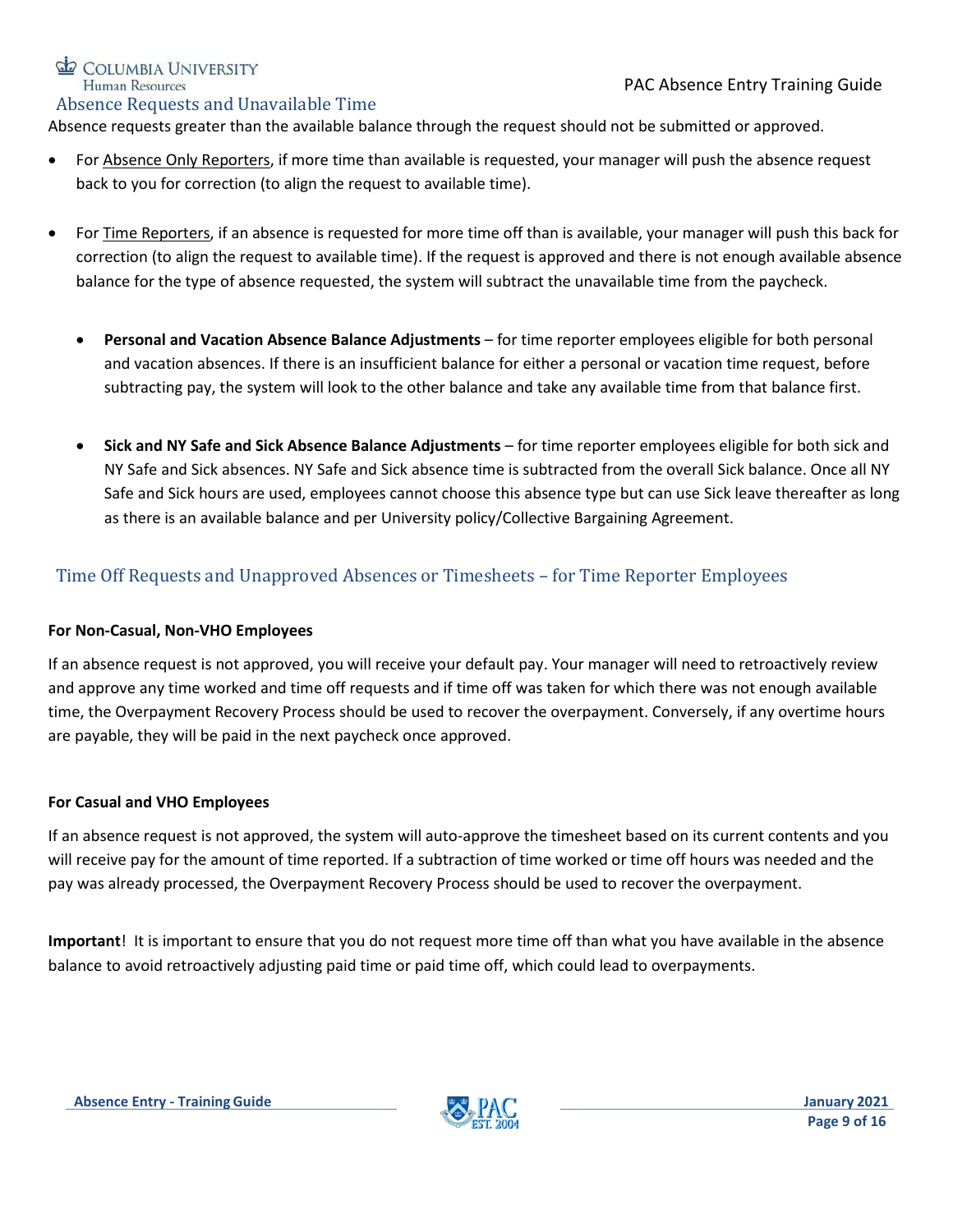

### <span id="page-9-0"></span>Request History and Approval Chain

The Request History and Approval Chain display on the bottom of the request page. Absences are in a status of "Submitted" until approved. You can see the manager's name whose approval is pending for the request by clicking on **Approval Chain**.

| <b>Request History</b> |  |
|------------------------|--|
| Approval Chain         |  |
|                        |  |

### <span id="page-9-1"></span>Save the Absence Request to Submit Later

If you are unsure whether you are taking the time off, click **Save for Later** instead of submitting the request. Saved entries are stored on the **View Requests** page where they can be edited or submitted.



### <span id="page-9-2"></span>Retroactive Absence Entries

Absences can be entered retroactively through the *Request Absence* page within the following guidelines.

### <span id="page-9-3"></span>Departments *not* using the Officer Quarterly Closeout Process (Absence Only Reporters)

Absences can be entered retroactively for a period up to 180 days from the last pay period absence processing date.

### <span id="page-9-4"></span>Departments using the Officer Quarterly Closeout Process (Absence Only Reporters)

If your department uses the Officer Quarterly Closeout Process, absences can only be entered retroactively as outlined below.

- Once the employee submits his/her Quarterly Closeout, the employee cannot change or submit new absence requests for that quarter, unless the manager sends the Closeout back forRework.
- Once the manager has approved the Quarterly Closeout, the manager cannot change or submit new absence requests on behalf of the employee for that quarter.
- Once the employee/manager submission/approval deadline for the quarter has passed (day 21 from the start of the Closeout), absences cannot be entered or approved by the employee or manager. Your Department Time Administrator can make absence changes as needed but the Closeout cannot be submitted or approved by an Administrator.
- Upon the Hard System Close Date for the quarter, no absence changes can bemade.

### <span id="page-9-5"></span>Time Reporters

Absences can be entered retroactively for a period up to 180 days from the last pay period absence processing date.

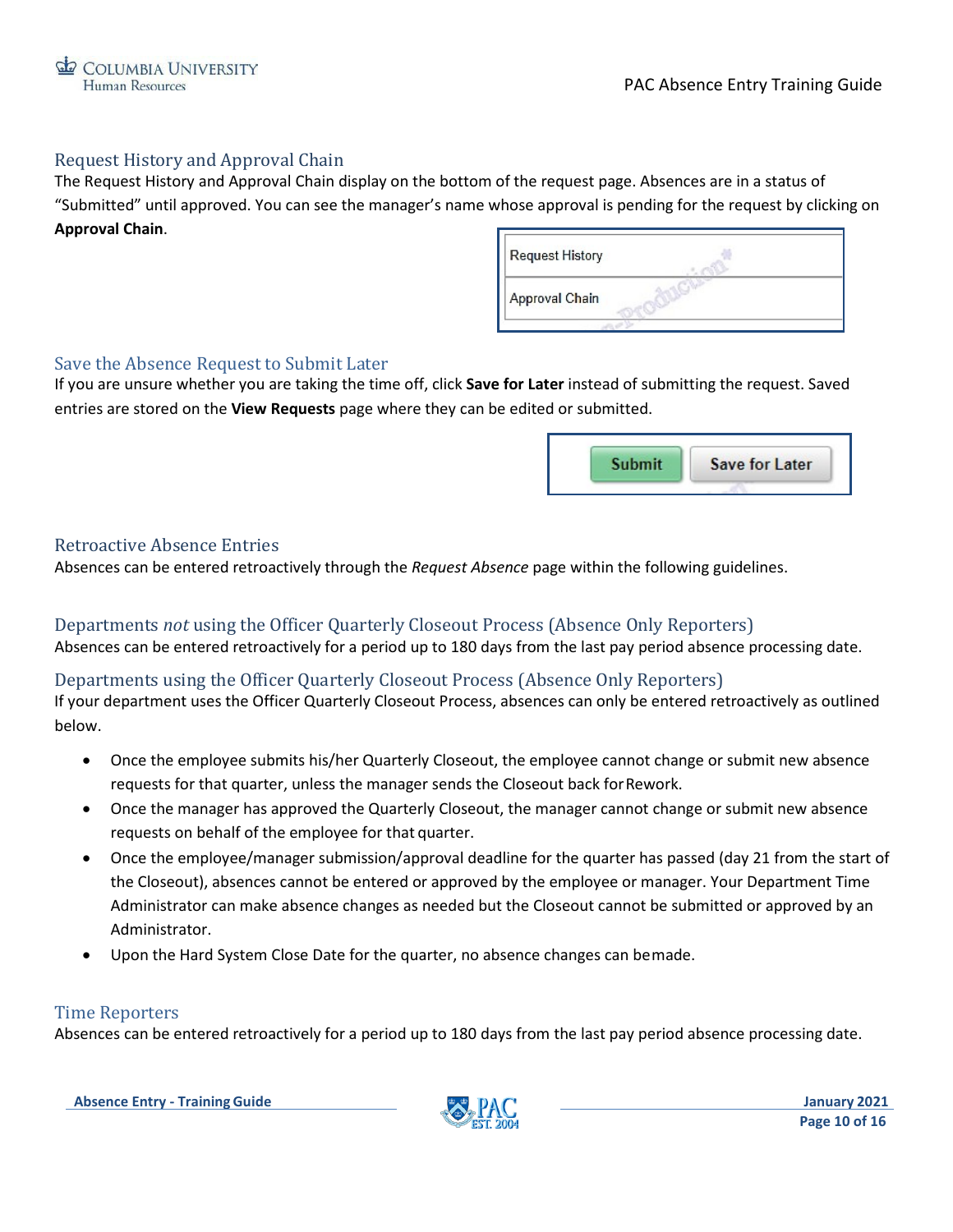# PAC Absence Entry Training Guide

# COLUMBIA UNIVERSITY Human Resources View Requests Page

<span id="page-10-0"></span>To submit saved absences or see a history of your absence requests, their statuses and process dates, navigate to **Self-Service > Time Reporting > View Time > Time > View Requests**.

The history displays absence requests for a 7-month period of time which is the default timeframe. Click the funnel/filter icon on the top of the page to view absences in a different date range. Your individual history record begins when your department begins using the module.

Select an item to view its request details. Saved absence can be edited and submitted.

| <b>1</b> Request Absence     | <b>View Requests</b>  |                      |
|------------------------------|-----------------------|----------------------|
| <b>ID</b> Cancel Absences    | <b>View Requests</b>  |                      |
| lifa<br><b>View Requests</b> | Vacation<br>Submitted | 01/22/2019<br>1 Days |
| Absence Balances             | Vacation<br>Saved     | 01/10/2019<br>1 Days |
| Absence Forecasting Tool     |                       |                      |

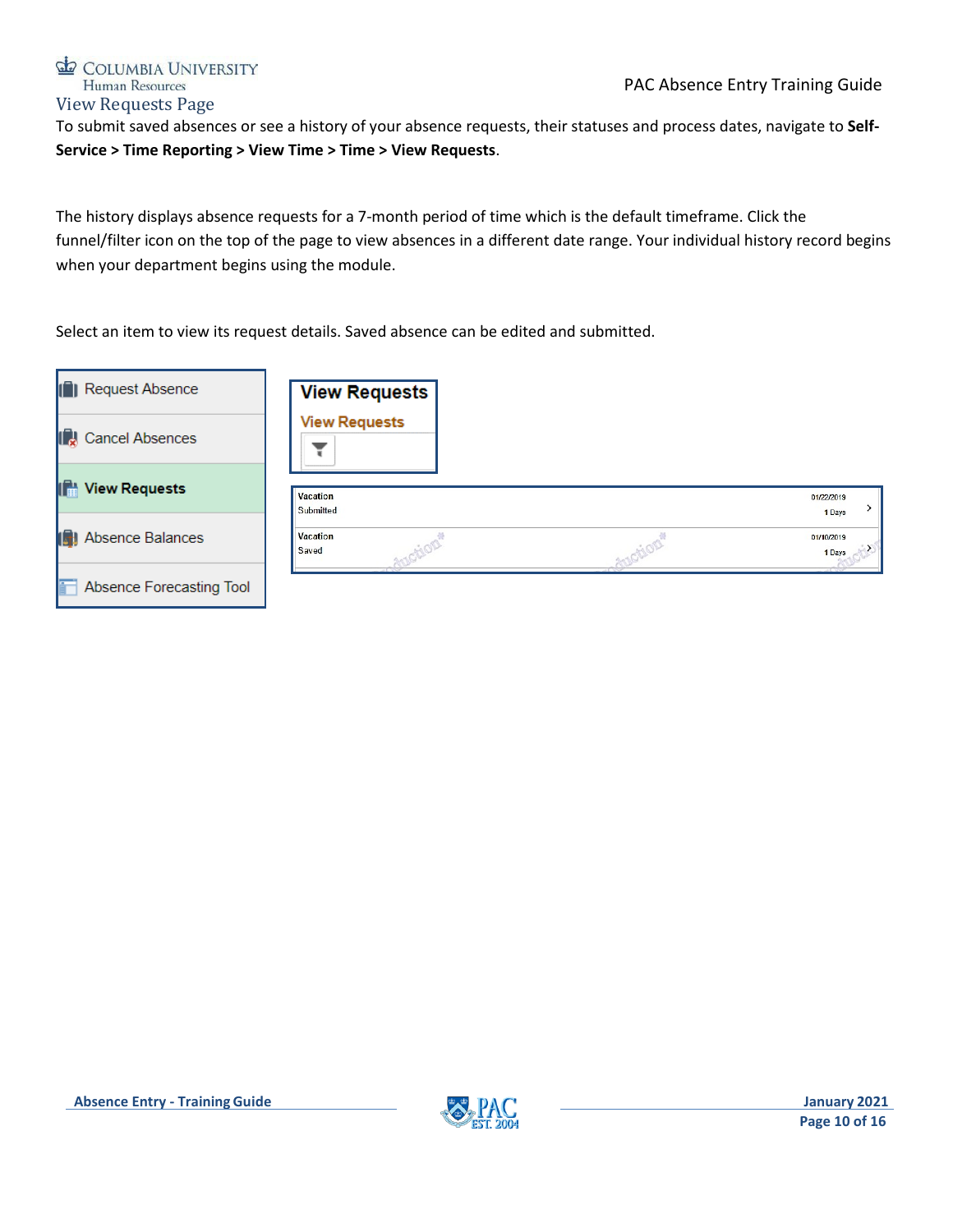

### <span id="page-11-0"></span>Editing Absence Requests

Unprocessed absence requests can be cancelled or edited by either the employee or the manager depending upon their status.

### <span id="page-11-1"></span>Submit a Saved for Later Absence Request

If the absence was saved but not yet submitted, it can be accessed and submitted via the **View Requests** page. Navigate to **Self-Service > Time Reporting > View Time > Time > View Requests**.

Select the *saved* absence, make any needed edits and click **Submit**.

| <b>View Requests</b> |                  |   |        | 16 rows    |
|----------------------|------------------|---|--------|------------|
|                      |                  |   |        |            |
| Vacation             |                  |   |        | 03/22/2019 |
| Saved                |                  |   |        | 1 Days     |
|                      |                  |   |        |            |
| <b>Absence Type</b>  | All              |   | Submit |            |
| *Absence Name        | Vacation<br>$-1$ | Ŧ |        |            |
| *Start Date          | 03/22/2019       | 藚 |        |            |
| <b>End Date</b>      | 03/22/2019       | 歯 |        |            |
|                      |                  |   |        |            |

# <span id="page-11-2"></span>Edit a Submitted but not Approved Absence Request

If the absence request was submitted but not yet approved, ask your manager to **push it back to you** so you are able to make edits and resubmit. Access the pushed back transaction from the **View Requests** page.



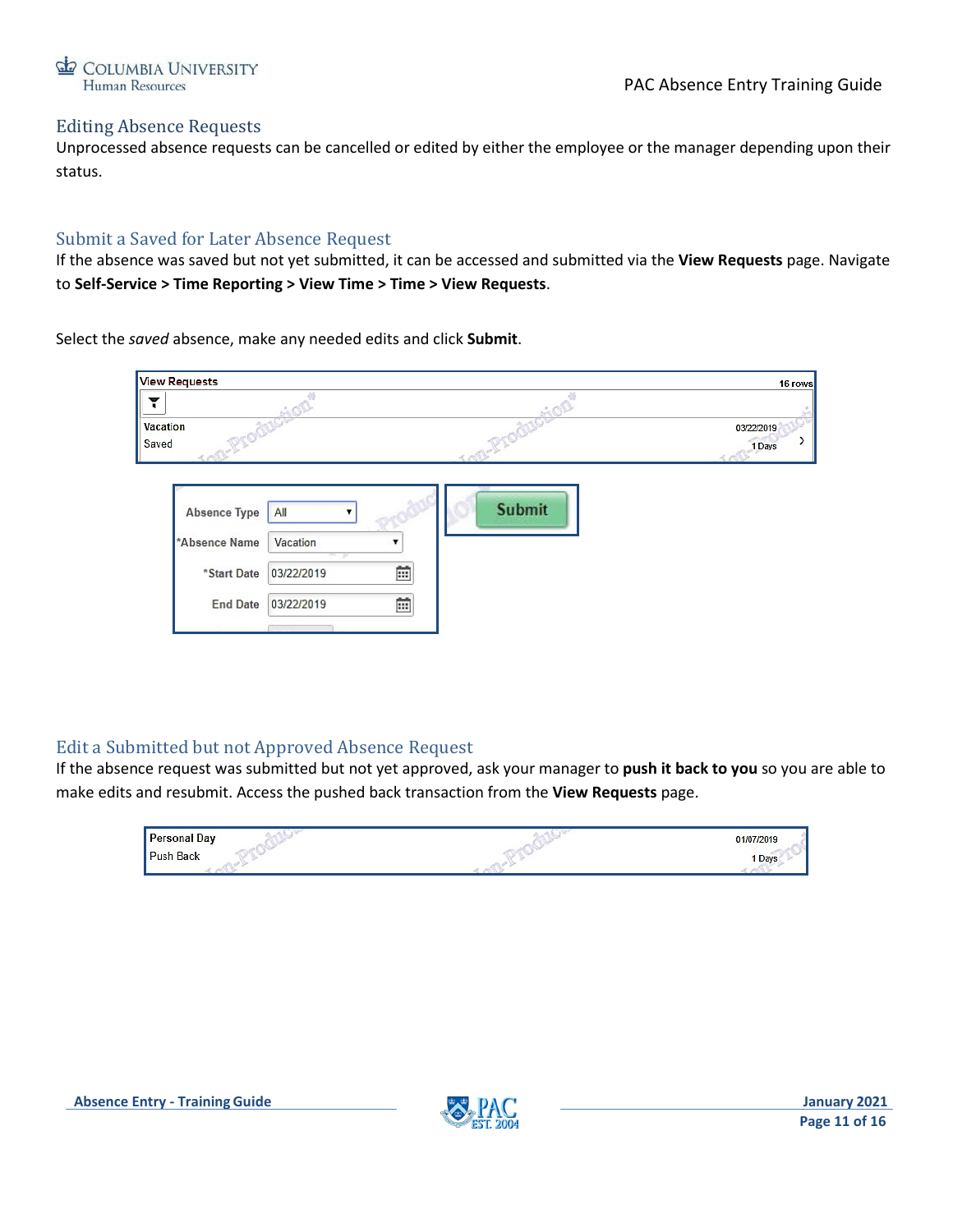# <span id="page-12-0"></span>Edit an Approved Absence Request

If the absence request was submitted *and* approved, it cannot be pushed back by your manager. You or your manager can cancel the request from the **Cancel Absences** page as long as it hasn't been processed. See the *Cancel an Absence Request* section.

If an already approved absence request needs to be modified and/or resubmitted for any reason, speak with your manager to request your HR Department/Department Time Administrator (DTA) modify the request or delete the entry row so a "new" absence request can be submitted.

### <span id="page-12-1"></span>Cancel an Absence Request

Submitted and approved absence requests can be cancelled from the **Cancel Absences** page as long as it hasn't been processed. Navigate to **Self-Service > Time Reporting > View Time > Time > Cancel Absences.**

Select the submitted or approved absence, click **Cancel Absence** and then click 'yes' to the confirmation message.



To resubmit cancelled absences, follow the steps below.

| Step 1: Locate the canceled absence in the "View Requests" tab. |  |  |
|-----------------------------------------------------------------|--|--|
|-----------------------------------------------------------------|--|--|

| <b>IB:</b> Request Absence | <b>View Requests</b>                   |                          |                                               |        |
|----------------------------|----------------------------------------|--------------------------|-----------------------------------------------|--------|
| <b>DE</b> Cancel Absences  | View Requests                          |                          |                                               | 4 rows |
| IP View Requests           | Personal Day<br>Canceled               |                          | 82/10/2019 - 82/19/2019<br>TO MAKES<br>2 Cinn |        |
| <b>B</b> Absence Balances  |                                        |                          | 12050110-42080012                             |        |
| Absence Forecasting Tool   | Vacation<br>Appoint                    | Process Date: 01/02/2019 | 3 Days                                        |        |
| Timesheet                  | en trouven<br>Personal Day<br>Approved | Process Date: 01/02/2019 | 12170018<br>8 5 Days                          |        |
|                            | Several.<br>Vacation<br>Approved       | Process Date: 12/03/2018 | 11/21/2018<br>1 Days                          |        |



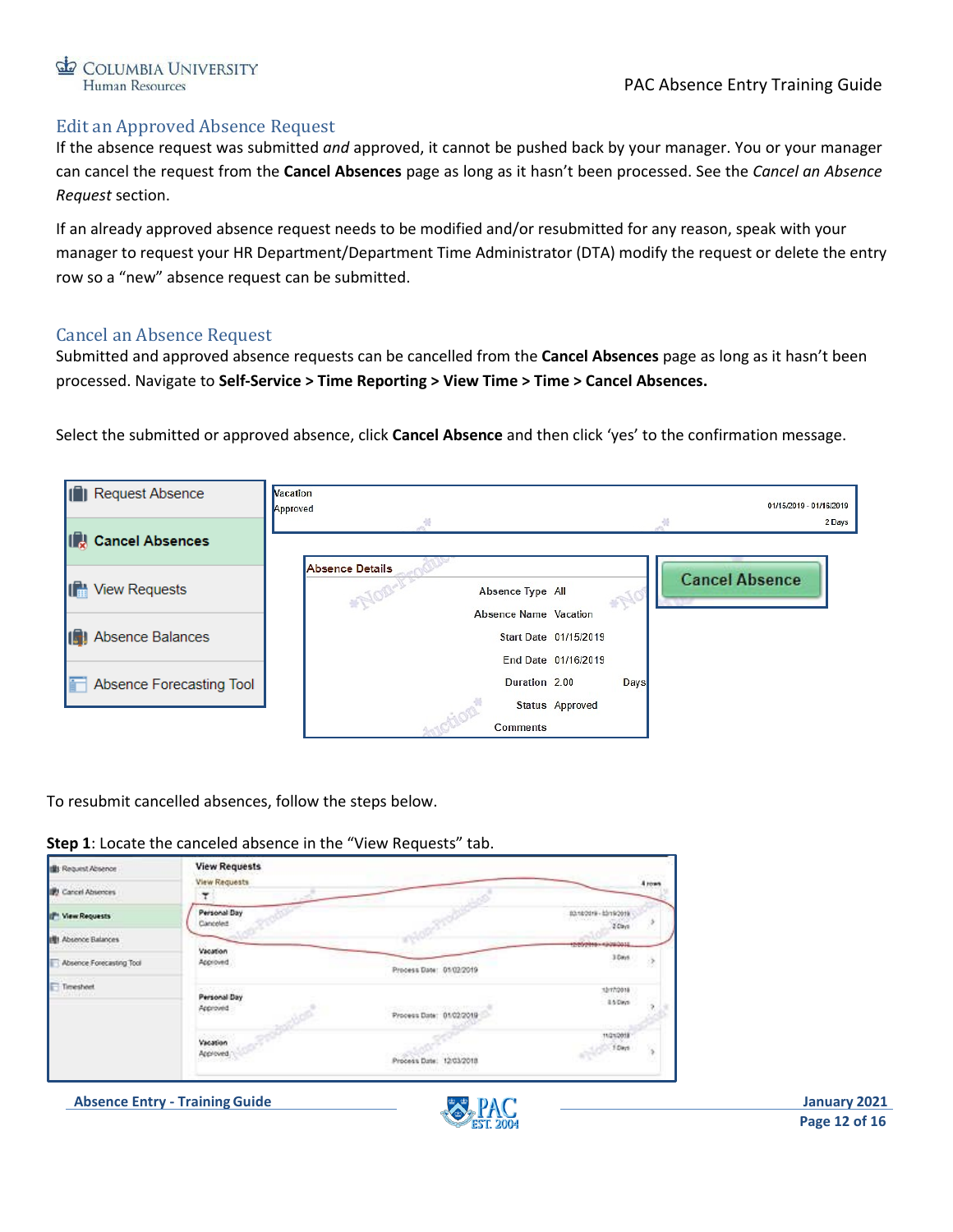

#### **Step 2:** Click on the canceled absence to open the request details.

| <b>In</b> Request Absence | <b>Request Details</b>                                                            |          |                     |      |   |    |
|---------------------------|-----------------------------------------------------------------------------------|----------|---------------------|------|---|----|
| <b>ID</b> Cancel Absences | Ridgers to View Responsible                                                       |          |                     |      |   |    |
| IP View Requests          | Абселов Туре   АІ                                                                 |          |                     |      |   |    |
| 图 Absence Balances        | <b>PHONES</b><br>"Absence Name                                                    |          | Personal Day        |      |   | W. |
| Absence Forecasting Tool  | "Start Date 02/18/2019                                                            |          |                     |      | Ë |    |
|                           |                                                                                   |          | End Date 02/19/2019 |      | 益 |    |
| <b>F</b> Timesheet        | Duration 2.00                                                                     |          |                     | Days |   |    |
|                           | Partial Days None                                                                 |          |                     |      |   |    |
|                           | <b>SOUTH</b>                                                                      |          | Status: Canceled    |      |   |    |
|                           |                                                                                   | Comments |                     |      |   |    |
|                           | Balance Information                                                               |          |                     |      |   |    |
|                           | Current Balance 150 Days                                                          |          |                     |      |   |    |
|                           | field. The current balance does not reflect absences that have not been processed |          |                     |      |   |    |
|                           | Réguest History                                                                   |          |                     |      |   |    |
|                           | <b>View Balances</b>                                                              |          |                     |      |   |    |
|                           | View Requests                                                                     |          |                     |      |   |    |

**Step 3:** Make any modifications you need to the absence (dates, absence type, partial day) and click **Submit** and then **Yes**.

| <b>Return to View Requests</b><br><b>Charles Company</b> |                           |                                                          | ANGELONG AN | ANOTHER A | <b>Submit</b> |
|----------------------------------------------------------|---------------------------|----------------------------------------------------------|-------------|-----------|---------------|
|                                                          | Absence Type At           |                                                          |             |           |               |
|                                                          | "Absence Name Penanul Day |                                                          |             |           |               |
|                                                          | "Start Date 02/18/2019    | 鹽                                                        |             |           |               |
|                                                          | End Date 02/182019        | 兰                                                        |             |           |               |
|                                                          | Duration 110 Days         |                                                          |             |           |               |
|                                                          | <b>Partial Days None</b>  |                                                          | 2,250       |           |               |
|                                                          | Status Canceled           |                                                          |             |           |               |
|                                                          | Col                       | Are you sure you want to Submit this Absence<br>Request? |             |           |               |
| <b>The Ballance Information</b>                          | <b>Yes</b>                | No                                                       |             |           |               |
|                                                          | Current B                 |                                                          |             |           |               |

**Step 4:** You can now see the revised absence in your "View Requests" tab, and the manager will receive an email that there is a new request pending.

| <b>Illi</b> Request Absence       | <b>View Requests</b>       |                                                         |                     |               |
|-----------------------------------|----------------------------|---------------------------------------------------------|---------------------|---------------|
| <b>IP</b> : Cancel Absences       | <b>View Requests</b><br>۳  |                                                         |                     | <b>A</b> rows |
| (P View Requests                  | Personal Day<br>Submitted. |                                                         | 0218/2019<br>1 Days |               |
| 图 Absence Balances                |                            |                                                         | 12052016 12292018   |               |
| <b>E</b> Absence Forecasting Tool | Vacation<br>Approved       | Process Date: 01/02/2019                                | 3 Days<br>œ         |               |
| Timesheet                         | Personal Day<br>Approved   | Process Date: 01/02/2019<br><b>Mark Ladisland Holly</b> | 12170918<br>35 Days |               |
|                                   | Vacation<br>Approved       | Process Date: 12/03/2018                                | 11212018<br>f Days  |               |

**Absence Entry - Training Guide** January 2021

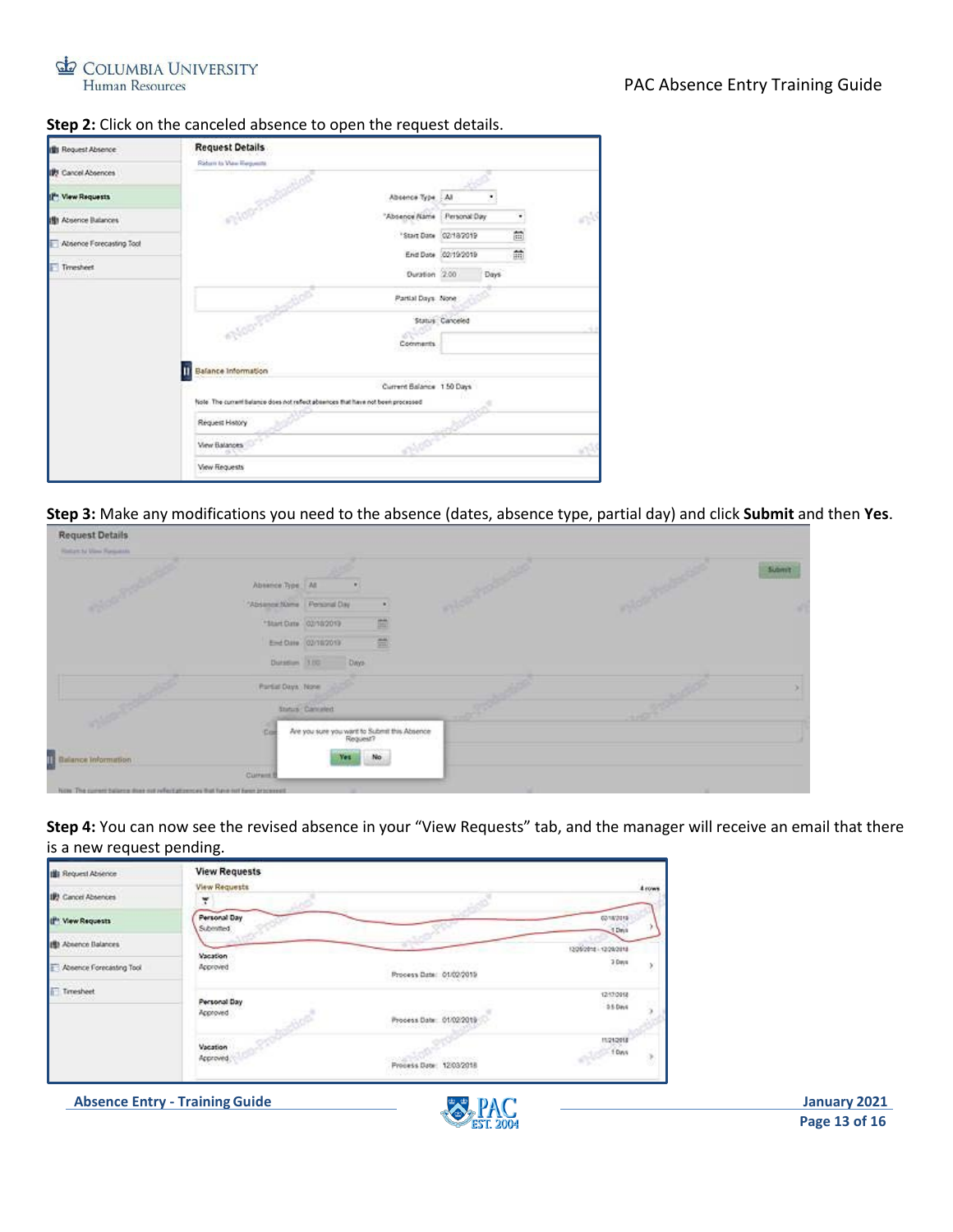Be sure to follow the above steps when resubmitting a cancelled absence. If you *submit* a new absence request using the *same* absence type with any overlapping dates as the cancelled absence, the system will not accept it and you will see the below message.

# **Request Absence**

The Start and End Dates of your absence are overlapping with existing absence. Please modify your Start and/or End Date.

**Note**: Cancelled absences can still be approved by your manager. If a cancelled absence is approved, you will receive an email. Contact your Manager and DTA to request cancelled absences be removed.

### <span id="page-14-0"></span>Denied and Pushed Back Absences

Managers can **'Push Back'** (to modify), or **'Deny'** (disallow) absence requests that require a change or need to be removed. You will receive an email if an absence is pushed back or denied and you can access it on the *View Requests*  page. Any entered comments can be viewed once you select the item. This is in addition to any separate communication from your manager advising you of the need for the change.

If a manager denies an absence, the *same type of absence* cannot be resubmitted even if it is for a partial day. This is the same functionality as when cancelling an absence yourself. You could submit a different type of absence but not the same as the one that was cancelled.

### <span id="page-14-1"></span>Edit a Processed Absence Entry

If an absence was processed, you will see the *Process Date* displayed next to the request on the **View Requests** page and your absence balance will reflect that the time was taken.

| <b>Vacation</b> |                          | 11/21/2018 - 11/28/2018 |
|-----------------|--------------------------|-------------------------|
|                 |                          | 4 Days                  |
| Approved        | Process Date: 12/03/2018 |                         |

Processed absences cannot be edited by the employee or the manager. To edit an absence that was processed but the time off was not taken; contact your Manager and Departmental Time Administrator to make the adjustment.

Once the absence is adjusted, your View Request page will reflect the modification. Any balance adjustment will be viewable after the next absence process runs.

If the absence was modified and not voided, the adjusted entry information will overwrite the original request and be viewable in the history. The status remains Approved.

If the absence event was voided, the absence item in the View Request page displays a status = Void.

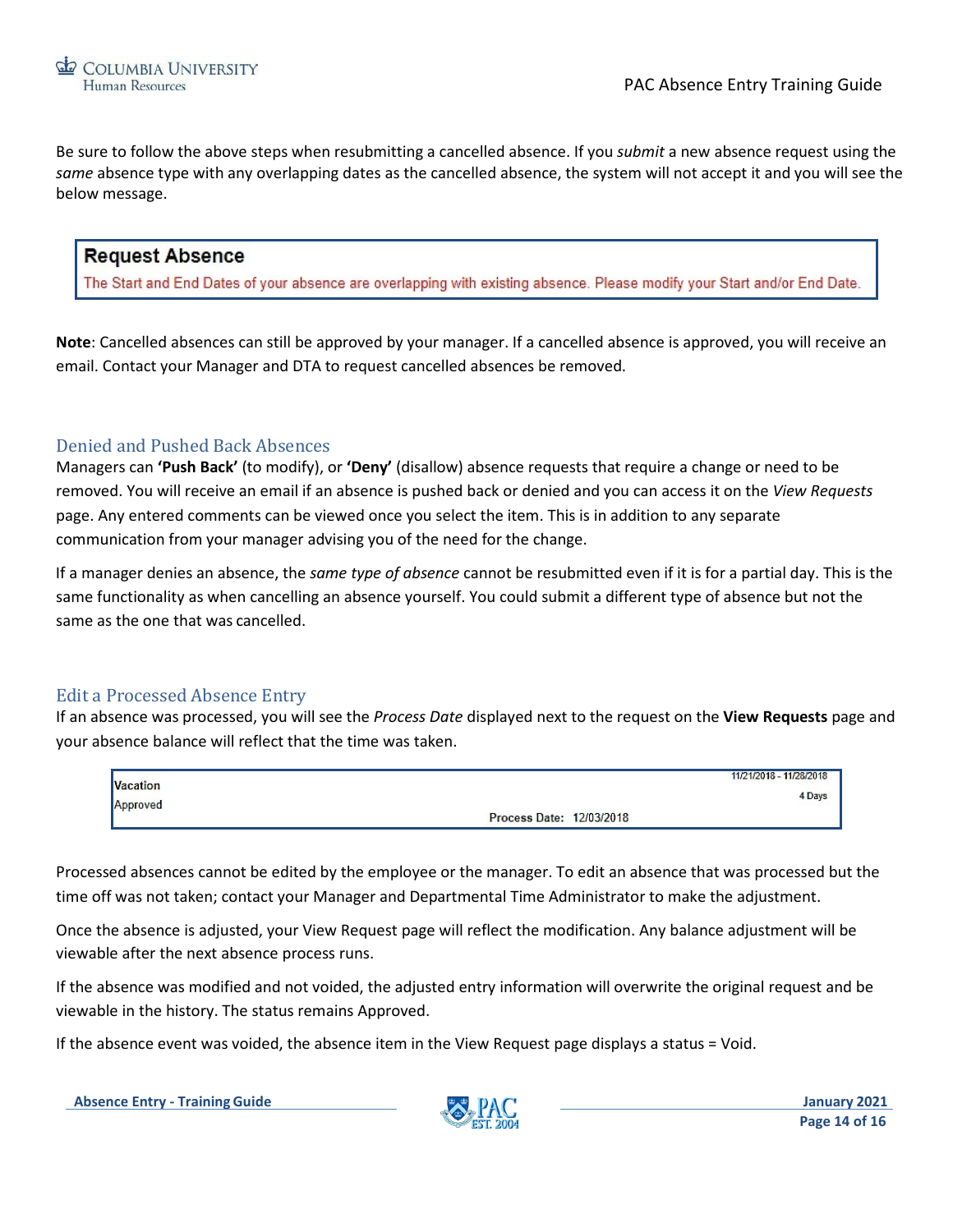# <span id="page-15-0"></span>Absence Forecasting

This interactive tool assists with future time off planning and provides an overview of vacation and personal days submitted or approved along with the actual and estimated accruals throughout the fiscal year. To **forecast** the amount of available time for a **future vacation and/or personal time off request**, navigate to: **Self Service > Time Reporting > View Time > Time > Absence Forecasting Tool**.

The tool displays the following information on the top of the page:

- **Prior Year Carry Over Balance (Vac and Personal Days)**  dates populate when the new fiscal year begins if you are already using PAC Time and Absence. If you begin using TLAM mid fiscal year, these fields will be blank.
- **Benefits Service Date or Union Seniority Date** (as applicable) the date on which your personal accrual schedule is based.
- **Accrual** this is the actual and estimated vacation and personal day entitlements earned for the fiscal year (displayed by month). Any balance adjustments due to a Leave when less time may be earned/accrued are reflected here after the entitlement processes run (where earned time is added to your balance).
- **Planned Absences**: vacation and personal time that is *Submitted or Approved* plus future time off requests entered into the planning tool. Any balance adjustments due to a retroactive absence being processed are applied to the row for the month in which the actual absence event tookplace.
- **Balance:** the projected absence balances (in days), displayed by month for vacation and personal time, calculated using the Accrual and Planned Absences column amounts.

|                                                                     |            |      | Absence Forecasting Tool |                          |            |                |  |  |
|---------------------------------------------------------------------|------------|------|--------------------------|--------------------------|------------|----------------|--|--|
| Prior Year Carry-Over 15.50 VAC 0.50 PD                             |            |      |                          | Name Philip              | Mcquire    | <b>UNI</b>     |  |  |
| Benefits Service Date 04/12/2009<br>Today's Date 07/26/2017 12:49PM |            |      |                          |                          |            |                |  |  |
| Month                                                               | Accrual    |      |                          | <b>Planned Absences*</b> |            | <b>Balance</b> |  |  |
|                                                                     | <b>VAC</b> | PD   | <b>VAC</b>               | PD                       | <b>VAC</b> | <b>PD</b>      |  |  |
| Prior Year Carry-Over                                               |            |      |                          |                          | 15.50      | 0.50           |  |  |
| July                                                                | 0.00       | 0.00 | 0.00                     | 0.00                     | 15.50      | 0.50           |  |  |
| August                                                              |            |      |                          |                          |            |                |  |  |